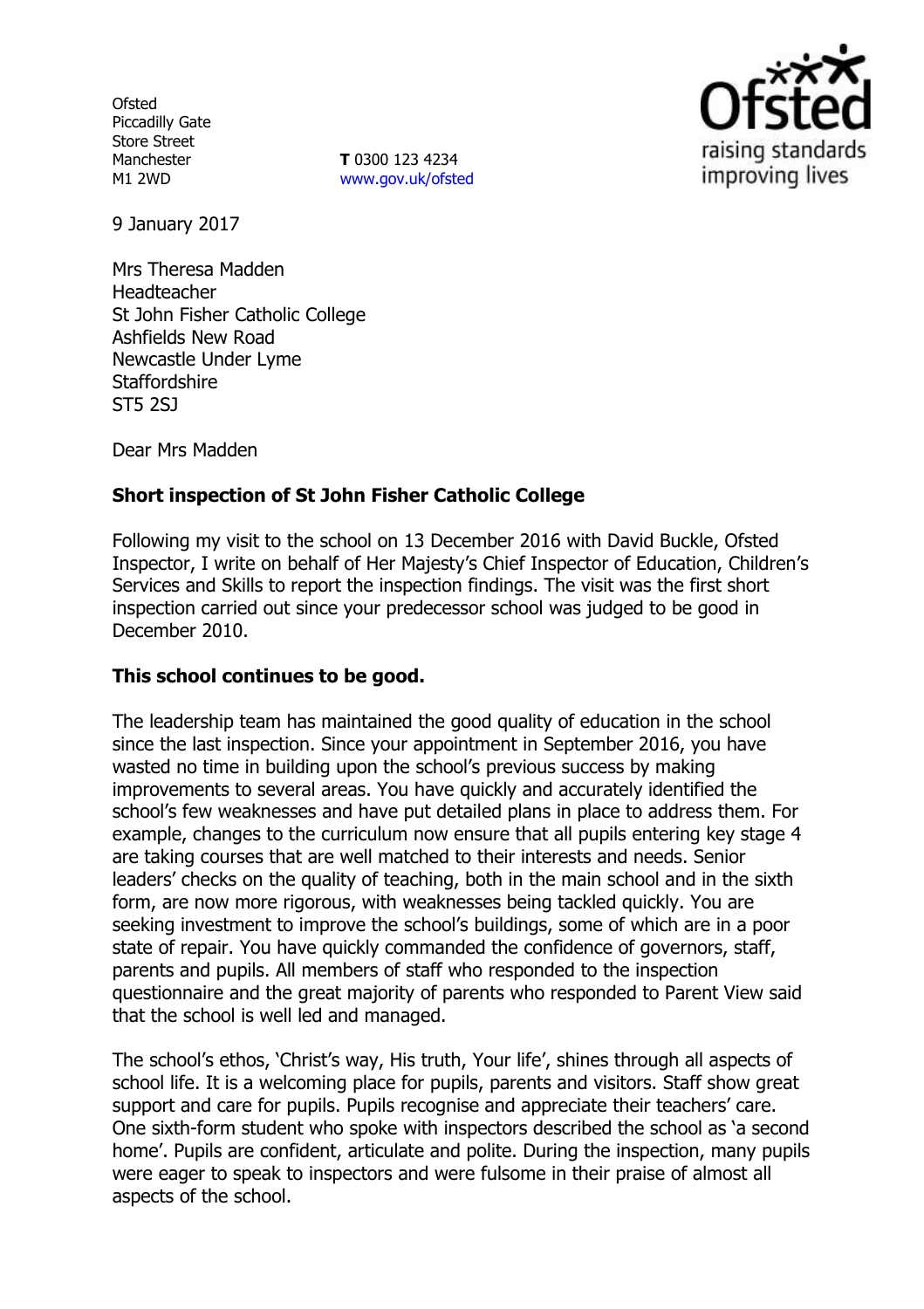

Parents hold the school in equally high regard and consequently, it is regularly oversubscribed. The many responses to Parent View were overwhelmingly positive. One parent summed up the views of many when they wrote, 'All the teaching and other staff I have dealt with at the school have impressed me with their helpfulness, approachability, professionalism and dedication. My daughter has made great progress at the school and I know that she, in teenager speak, "likes it lots". It is good enough for me to know that she is happy and that, when she eventually leaves, she will look back fondly at her time at St John Fisher.'

At the previous inspection, leaders were tasked with further developing assessment systems, improving the impact of middle leaders and raising standards in the sixth form. Leaders have tackled these areas successfully for the most part, although improvement in sixth-form outcomes has been patchier.

Your senior leaders have introduced highly effective systems to track and analyse pupils' attainment and progress. You have, at your fingertips, detailed information about how individual pupils and groups of pupils are progressing. Leaders and teachers are using this information increasingly well to target extra help to pupils who are falling behind with their work.

You have turned a spotlight on middle leadership since your arrival in September. In subjects where outcomes are weaker, you have put extra support in place and this is beginning to yield improvement in several of these departments. At the same time, you are making good use of the strong subject leadership that exists in other departments, including those for English, mathematics and religious education, by bringing these leaders into an expanded senior leadership team.

Academic standards in the sixth form improved following the previous inspection, but have fallen back recently in some subjects. Students make good progress in some subjects, including English language, mathematics and religious education, but their progress is weaker in other subjects, including sciences and business studies. You have recently put in place more rigorous checks on the quality of teaching, especially on courses that students take in the other schools in the shared Trinity sixth form. You have also raised the entry requirements for some courses to maximise students' chances of success. It is too early, though, to see impact from these changes.

The sixth form has many strengths. Students value their sixth form, especially the care and support that teachers and other adults give them. Sixth formers are fully involved in the life of the school. They mentor younger pupils, they help in lowerschool lessons and they give generously of their time, for example, in raising money for charity or by volunteering in a local hospice. Almost all students complete their courses and move on to higher education, apprenticeships or employment when they leave the sixth form.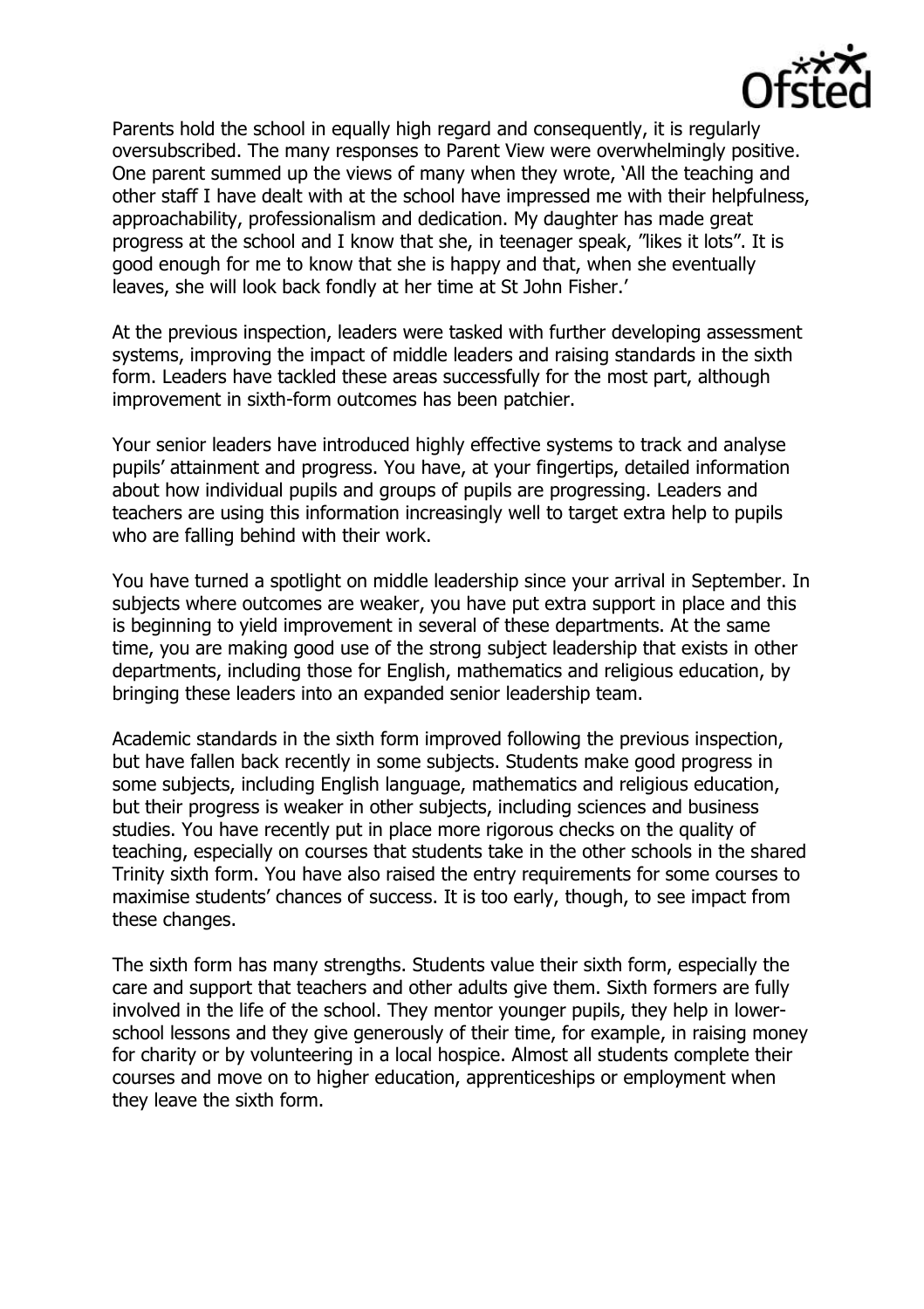

Outcomes at the end of key stage 4, similar to those post-16, present a mixed picture. Students make strong progress in several subjects, including English, mathematics, religious education, history and languages because teaching is effective in these areas. However, weaker teaching results in slower progress in some 'option' subjects, including art, business studies, health and social care, food technology, and physical education. This is particularly the case for middle-ability boys. Your analysis suggests that the reasons are twofold. Firstly, some pupils have taken courses not well matched to their ability or interests. Secondly, teachers have not insisted on high enough standards of 'controlled assessment' work from pupils. In response, you are making changes to the key stage 4 curriculum and you have provided training for teachers in maximising pupils' achievement in controlled assessments. Additionally, all pupils in Year 11 now have a mentor who is tasked with supporting and challenging pupils with their work. You are beginning to see improvements from these strategies, specifically in better quality coursework from pupils in these subjects.

# **Safeguarding is effective.**

You have ensured that keeping pupils safe is everyone's top priority at your school. All safeguarding arrangements are fit for purpose and records are detailed and of high quality. Policies, procedures and systems are highly effective, very well understood and followed diligently by staff. Members of staff receive regular and high-quality training. They readily pass on any concerns they have about pupils because they have confidence in leaders to deal with referrals speedily and appropriately.

All members of staff who completed the inspection questionnaire and almost all parents who responded to Parent View agreed that pupils are safe in school. Inspectors spoke with many pupils during the inspection and all told us that they feel safe in school. Pupils told us that bullying is extremely rare and that they trust the school's adults to deal with any bullying or other problems that might arise.

Pupils understand the dangers that can arise when using the internet because they are taught about this in school. For example, several pupils explained to us that you should never share personal details online and you should never respond to a message from someone whom you do not know.

Pupils' only consistent criticism of the school is the poor condition of the toilets and several pupils shared this opinion with inspectors. You are aware that the condition of pupils' toilets is not good enough and you are currently planning improvements.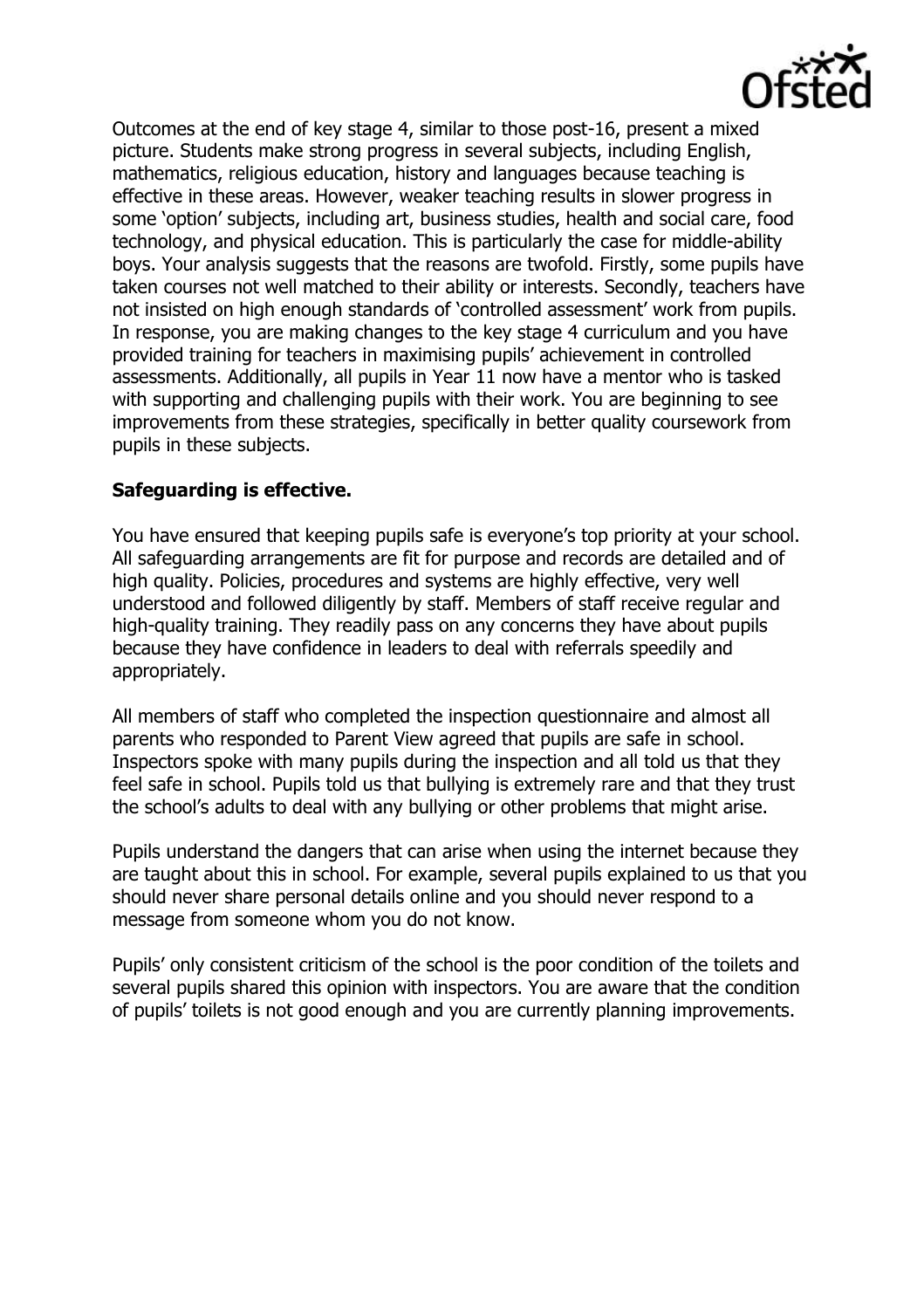

# **Inspection findings**

- The school is part of Christ the King Catholic Collegiate Multi-Academy Company (the 'MAC'). Day-to-day governance of the school is delegated to the school's local academy committee (LAC), which comprises 12 local academy representatives (LARs). Some LARs are also directors of the MAC.
- LARs know the school well and they effectively support and challenge leaders in many areas of school life. For example, they check that safeguarding policies and procedures meet statutory requirements. Similarly, they are aware of the weaknesses in sixth-form outcomes and have been fully involved in plans to address these. However, in some areas, LARs do not apply sufficiently detailed scrutiny to groups of pupils or weaker-performing subjects. For example, LARs have not held leaders to account for the low attendance of pupils who have special educational needs and/or disabilities.
- There are LARs linked to the English, mathematics and religious education departments. They visit the school regularly and report to the LAC. However, these are the three highest performing departments in the school and weaker departments receive no such scrutiny.
- The most able pupils make consistently strong progress across all subjects. They have not suffered from inappropriate subject choices and their excellent attitudes to learning mean that they put high levels of effort into all of their work without having to be directed.
- **Provision for pupils who have special educational needs and/or disabilities has** several strengths, but also has some weaknesses. Pupils who have a statement of special educational needs or an education, health and care plan receive highquality, personalised support that ensures that they make good progress. Leaders ensure that teachers understand these pupils' needs well and teaching assistants provide effective extra help in class and at other times. Pupils who have disabilities, including several pupils who have a visual impairment, receive the same high-quality support. However, pupils who have special educational needs but do not have a statement of special educational needs or an education, health and care plan are doing less well in school. They are making slow progress in those subjects where teaching is weaker, and their attendance is low and improving only slowly. Teachers are far less aware of their needs and the pupils rarely benefit from teaching assistant support.
- Pupils who join Year 7 with weak literacy or numeracy skills receive effective extra help to catch up. For example, weak readers have a 10-week intensive course to improve their reading. Typically, pupils make between nine and 12 months' progress in this time. Inspectors listened to some of these pupils read. They read fluently, accurately sounding out words they did not know and they talked about how their reading and confidence had improved as a result of the extra help they had been given.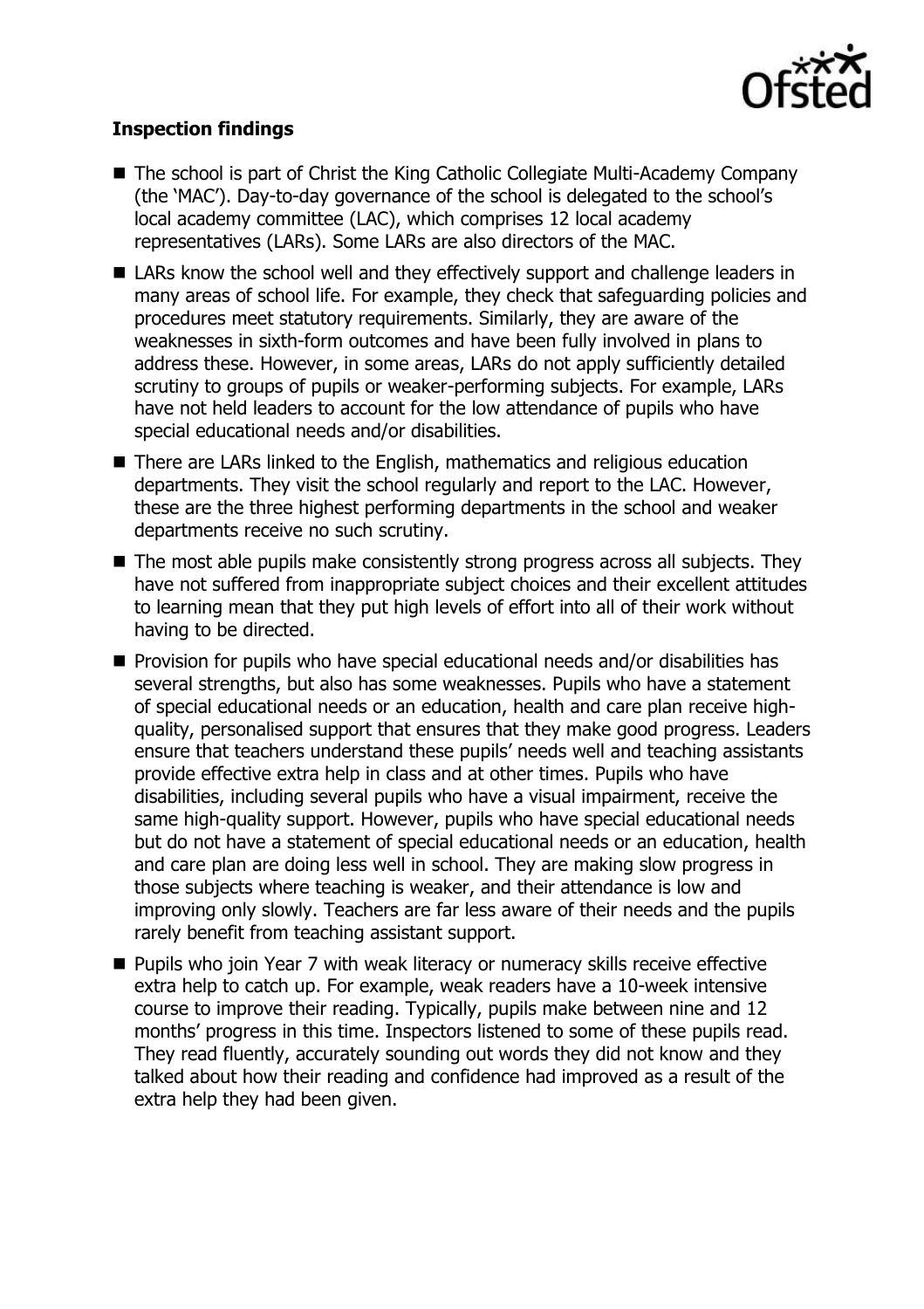

- Leaders are making very effective use of the pupil premium to support disadvantaged pupils. All members of staff are clear that raising standards for these pupils is a top priority. Teachers take responsibility for the progress that disadvantaged pupils in their classes make, giving extra help if they begin to fall behind. Leaders use the school's high-quality assessment information and systems to target additional support and mentoring to pupils who need it. The pupil premium is also used to provide a wide range of enrichment activities, including team-building days and instrumental music lessons. Because of strong and clear leadership in this area, outcomes are improving rapidly. For example, over the last two years, the proportion of disadvantaged pupils achieving grade A\*–C in GCSE in both English and mathematics has risen by 10%.
- Most pupils enjoy school and attendance is consistently higher than the national average for secondary schools. The attendance of disadvantaged pupils has improved rapidly over the last two years. However, the attendance of pupils who have special educational needs and/or disabilities, but who do not have a statement of special educational needs or an education, health and care plan is low and is improving too slowly.
- The school's staff form a united team whose members are fully committed to the school's ethos and to providing the best possible education for its pupils. All members of staff who completed the inspection questionnaire stated that they have a clear understanding of the school's goals. The school is a popular place to work and leaders are able to select from strong fields of candidates when vacancies arise.

### **Next steps for the school**

Leaders and those responsible for governance should ensure that:

- $\blacksquare$  teaching in option subjects, in both the main school and the sixth form, is improved to match the high quality in those subjects where outcomes and progress for pupils are good
- **P** provision for those pupils who have special educational needs and/or disabilities but do not have a statement of special educational needs or an education, health and care plan is of a high quality
- **q** governance is sharper in holding leaders to account for the progress of groups of pupils and the quality of teaching in all subjects.

I am copying this letter to the chair of the multi-academy company board, the director of education for the archdiocese of Birmingham, the regional schools commissioner and the director of children's services for Staffordshire. This letter will be published on the Ofsted website.

Yours sincerely

Alun Williams **Her Majesty's Inspector**